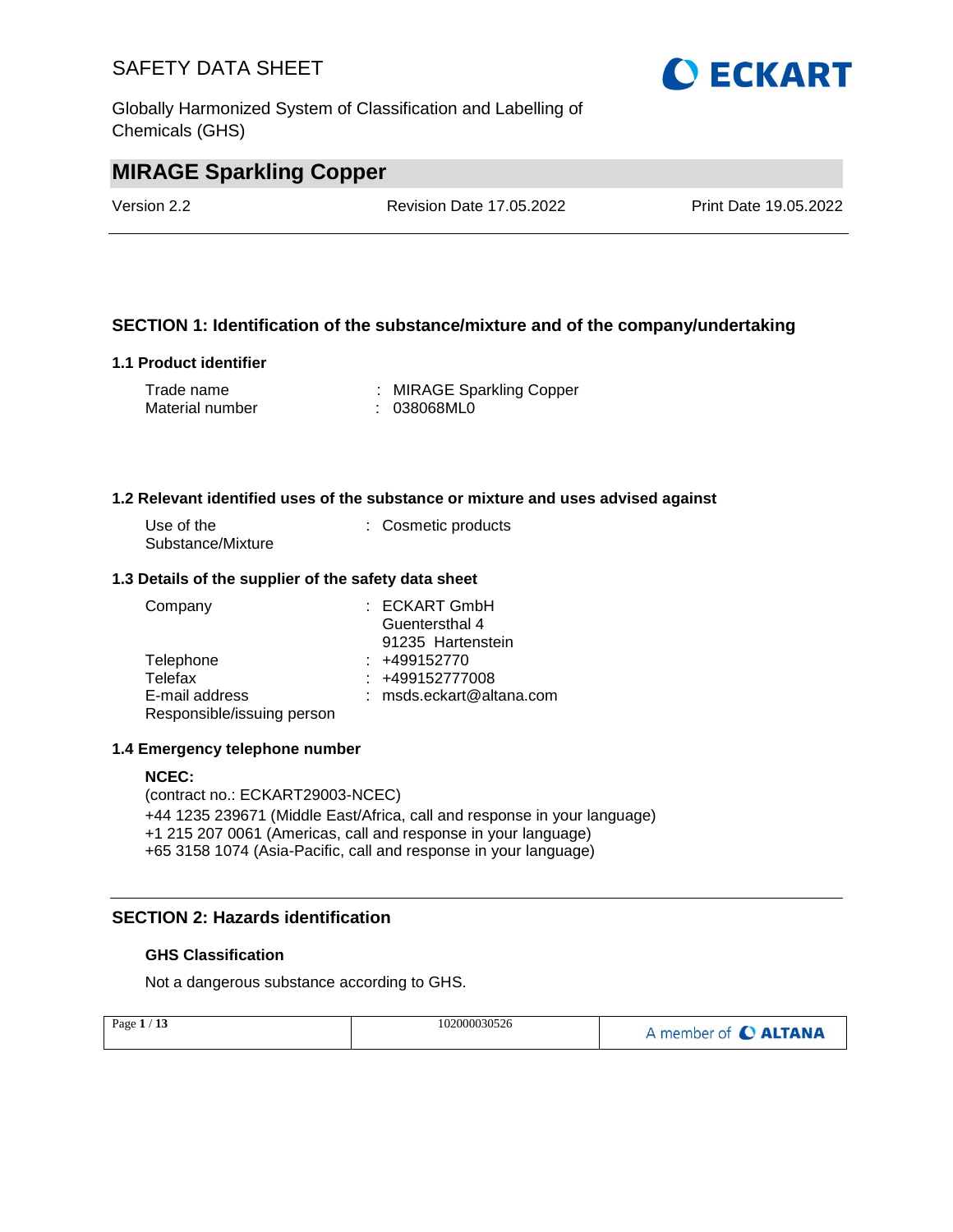Globally Harmonized System of Classification and Labelling of Chemicals (GHS)

# **MIRAGE Sparkling Copper**

Version 2.2 Revision Date 17.05.2022 Print Date 19.05.2022

#### **GHS-Labelling**

Not a hazardous substance or mixture according to the Globally Harmonised System (GHS).

**Hazardous components which must be listed on the label**

#### **SECTION 3: Composition/information on ingredients**

Substance No. **:**  $\qquad \qquad$  :

No hazardous ingredientsFor the full text of the H-Statements mentioned in this Section, see Section 16.

#### **SECTION 4: First aid measures**

#### **4.1 Description of first aid measures**

| General advice          | : No hazards which require special first aid measures.                                                                                                                          |
|-------------------------|---------------------------------------------------------------------------------------------------------------------------------------------------------------------------------|
| If inhaled              | : If unconscious, place in recovery position and seek medical<br>advice.<br>If symptoms persist, call a physician.                                                              |
| In case of skin contact | : Wash off with soap and water.                                                                                                                                                 |
| In case of eye contact  | : Remove contact lenses.                                                                                                                                                        |
| If swallowed            | : Keep respiratory tract clear.<br>Do not give milk or alcoholic beverages.<br>Never give anything by mouth to an unconscious person.<br>If symptoms persist, call a physician. |

#### **4.2 Most important symptoms and effects, both acute and delayed**

This information is not available.

| Page $2/13$ | 102000030526 | A member of C ALTANA |
|-------------|--------------|----------------------|
|-------------|--------------|----------------------|

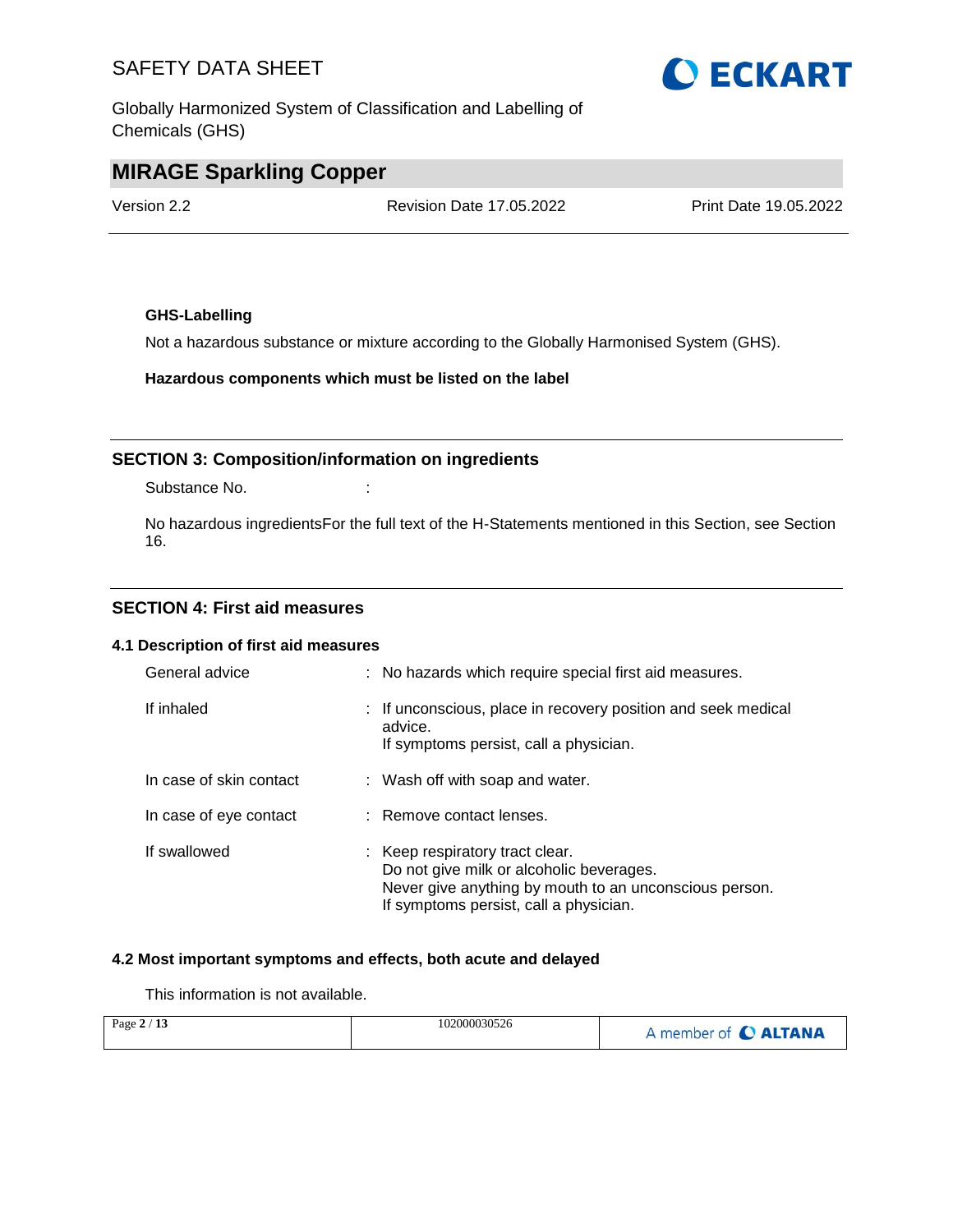Globally Harmonized System of Classification and Labelling of Chemicals (GHS)



### **MIRAGE Sparkling Copper**

Version 2.2 Revision Date 17.05.2022 Print Date 19.05.2022

#### **4.3 Indication of any immediate medical attention and special treatment needed**

This information is not available.

#### **SECTION 5: Firefighting measures**

#### **5.1 Extinguishing media**

Suitable extinguishing media : Foam, Carbon dioxide (CO2), ABC powder

#### **5.2 Special hazards arising from the substance or mixture**

This information is not available.

#### **5.3 Advice for firefighters**

| Special protective equipment<br>for firefighters | : Wear self-contained breathing apparatus for firefighting if<br>necessary.                                                                            |
|--------------------------------------------------|--------------------------------------------------------------------------------------------------------------------------------------------------------|
| Further information                              | : Standard procedure for chemical fires. Use extinguishing<br>measures that are appropriate to local circumstances and the<br>surrounding environment. |

#### **SECTION 6: Accidental release measures**

#### **6.1 Personal precautions, protective equipment and emergency procedures**

Personal precautions : Avoid dust formation.

#### **6.2 Environmental precautions**

| Environmental precautions |  |  | No special environmental precautions required. |  |  |
|---------------------------|--|--|------------------------------------------------|--|--|
|---------------------------|--|--|------------------------------------------------|--|--|

#### **6.3 Methods and materials for containment and cleaning up**

| Methods for cleaning up | : Pick up and arrange disposal without creating dust.<br>Sweep up and shovel.<br>Keep in suitable, closed containers for disposal. |                      |
|-------------------------|------------------------------------------------------------------------------------------------------------------------------------|----------------------|
| Page $3/13$             | 102000030526                                                                                                                       | A member of C ALTANA |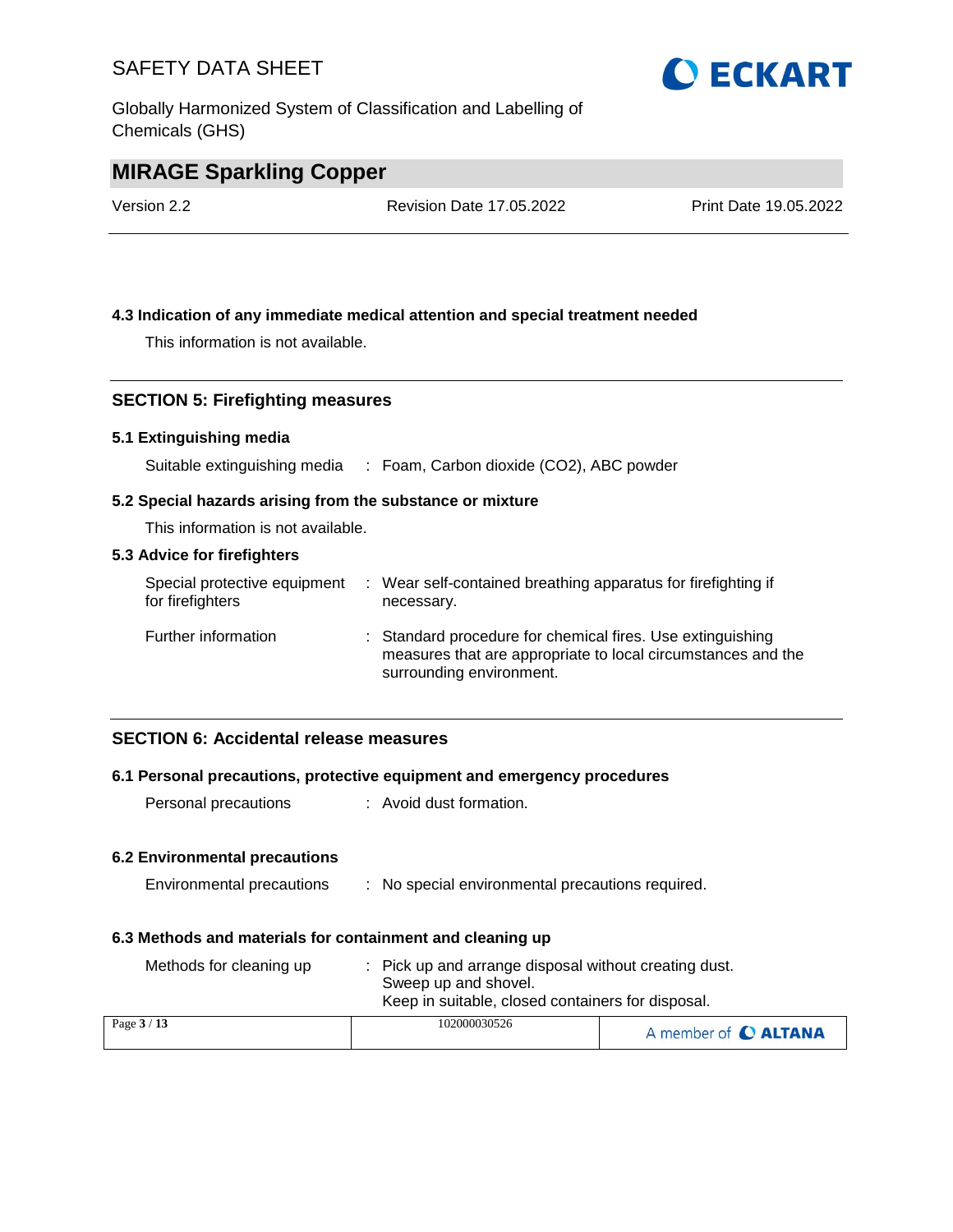Globally Harmonized System of Classification and Labelling of Chemicals (GHS)



### **MIRAGE Sparkling Copper**

Version 2.2 Revision Date 17.05.2022 Print Date 19.05.2022

#### **6.4 Reference to other sections**

This information is not available.

#### **SECTION 7: Handling and storage**

#### **7.1 Precautions for safe handling**

| Advice on safe handling                            | : For personal protection see section 8. Smoking, eating and<br>drinking should be prohibited in the application area. |
|----------------------------------------------------|------------------------------------------------------------------------------------------------------------------------|
| Advice on protection against<br>fire and explosion | : Normal measures for preventive fire protection.                                                                      |
| Hygiene measures                                   | : General industrial hygiene practice.                                                                                 |

#### **7.2 Conditions for safe storage, including any incompatibilities**

| Requirements for storage<br>areas and containers | : Electrical installations / working materials must comply with<br>the technological safety standards. |
|--------------------------------------------------|--------------------------------------------------------------------------------------------------------|
| Advice on common storage                         | : No materials to be especially mentioned.                                                             |
| Other data                                       | : No decomposition if stored and applied as directed.                                                  |

#### **7.3 Specific end use(s)**

This information is not available.

#### **SECTION 8: Exposure controls/personal protection**

#### **8.1 Control parameters**

#### **Germany:**

| Components  | CAS-No. | Value type   | Control | Update | Basis                |
|-------------|---------|--------------|---------|--------|----------------------|
|             |         |              |         |        |                      |
| Page $4/13$ |         | 102000030526 |         |        | A member of C ALTANA |
|             |         |              |         |        |                      |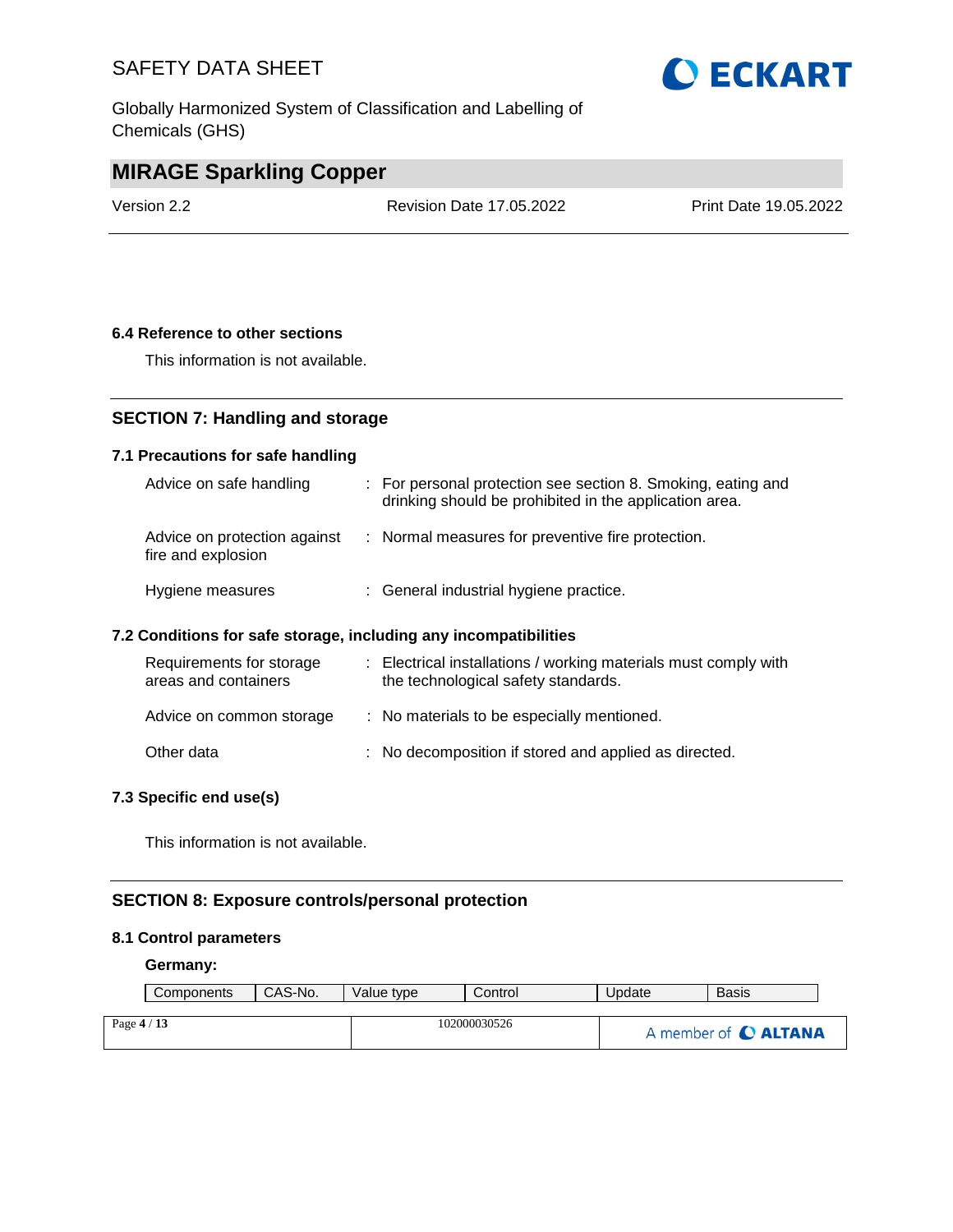

Globally Harmonized System of Classification and Labelling of Chemicals (GHS)

### **MIRAGE Sparkling Copper**

Version 2.2 Revision Date 17.05.2022 Print Date 19.05.2022

|                                            |           | (Form of<br>exposure)               | parameters              |            |             |  |
|--------------------------------------------|-----------|-------------------------------------|-------------------------|------------|-------------|--|
| diiron trioxide                            | 1309-37-1 | AGW (Inhalable<br>fraction)         | $10 \text{ mg/m}$       | 2014-04-02 | DE TRGS 900 |  |
| Peak-limit: excursion                      |           | 2; (II)                             |                         |            |             |  |
| factor (category)                          |           |                                     |                         |            |             |  |
| diiron trioxide                            | 1309-37-1 | AGW (Alveolate<br>fraction)         | $1,25 \,\mathrm{mq/m3}$ | 2014-04-02 | DE TRGS 900 |  |
| Peak-limit: excursion<br>factor (category) |           | 2; (II)                             |                         |            |             |  |
| diiron trioxide                            | 1309-37-1 | AGW (Alveolate<br>fraction)         | $2,6$ mg/m $3$          | 2009-02-16 | DE TRGS 900 |  |
| Peak-limit: excursion<br>factor (category) |           | 2; (II)                             |                         |            |             |  |
| Further information                        |           | Commission for dangerous substances |                         |            |             |  |

**United States of America (USA):**

#### **8.2 Exposure controls**

#### **Personal protective equipment**

Eye protection : Safety glasses

#### **Environmental exposure controls**

General advice : No special environmental precautions required.

#### **SECTION 9: Physical and chemical properties**

#### **9.1 Information on basic physical and chemical properties**

| Appearance | : solid  |
|------------|----------|
| Colour     | : copper |

| Page 5<br>$-$<br>- 15 | 102000030526 | member of C ALTANA |
|-----------------------|--------------|--------------------|
|-----------------------|--------------|--------------------|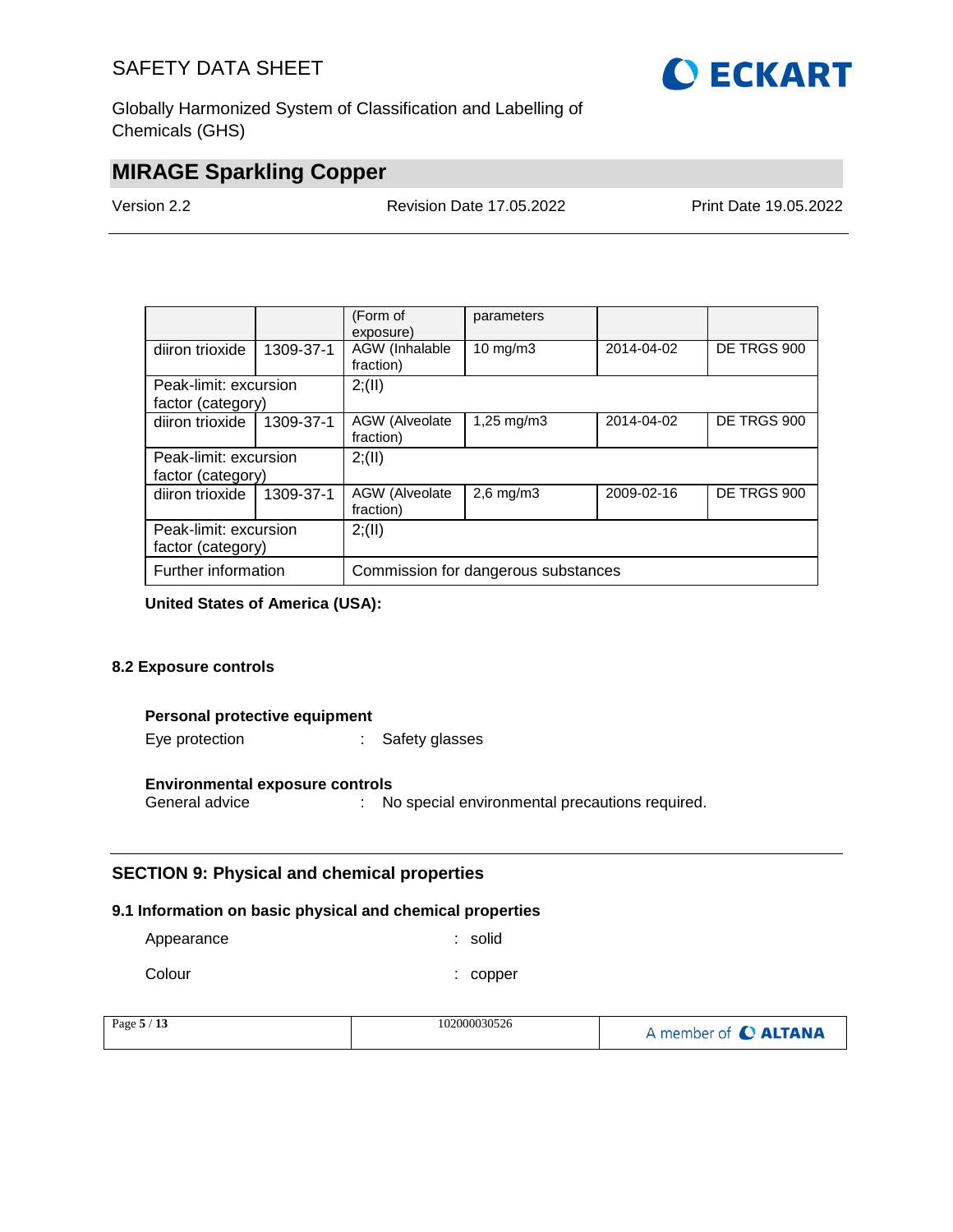Globally Harmonized System of Classification and Labelling of Chemicals (GHS)

# **MIRAGE Sparkling Copper**

| Version 2.2 | Revision Date 17.05.2022 | <b>Print Date 19.05.2022</b> |
|-------------|--------------------------|------------------------------|
|             |                          |                              |

| Odour                                  | odourless                                   |
|----------------------------------------|---------------------------------------------|
| pH                                     | substance/mixture is non-soluble (in water) |
| Freezing point                         | No data available                           |
| Boiling point/boiling range            | No data available                           |
| Flash point                            | No data available                           |
| <b>Bulk density</b>                    | No data available                           |
| Flammability (solid, gas)              | No data available                           |
| Auto-flammability                      | No data available                           |
| Upper explosion limit                  | No data available                           |
| Lower explosion limit                  | No data available                           |
| Vapour pressure                        | No data available                           |
| Density                                | No data available                           |
| Water solubility                       | No data available                           |
| Miscibility with water                 | immiscible                                  |
| Solubility in other solvents           | No data available                           |
| Partition coefficient: n-octanol/water | No data available                           |
| Ignition temperature                   | No data available                           |
| Thermal decomposition                  | No data available                           |
| Viscosity, dynamic                     | No data available                           |
| Viscosity, kinematic                   | No data available                           |
| Flow time                              | No data available                           |

#### **9.2 Other information**

No data available

| Page $6/13$ | 102000030526 | A member of C ALTANA |
|-------------|--------------|----------------------|
|-------------|--------------|----------------------|

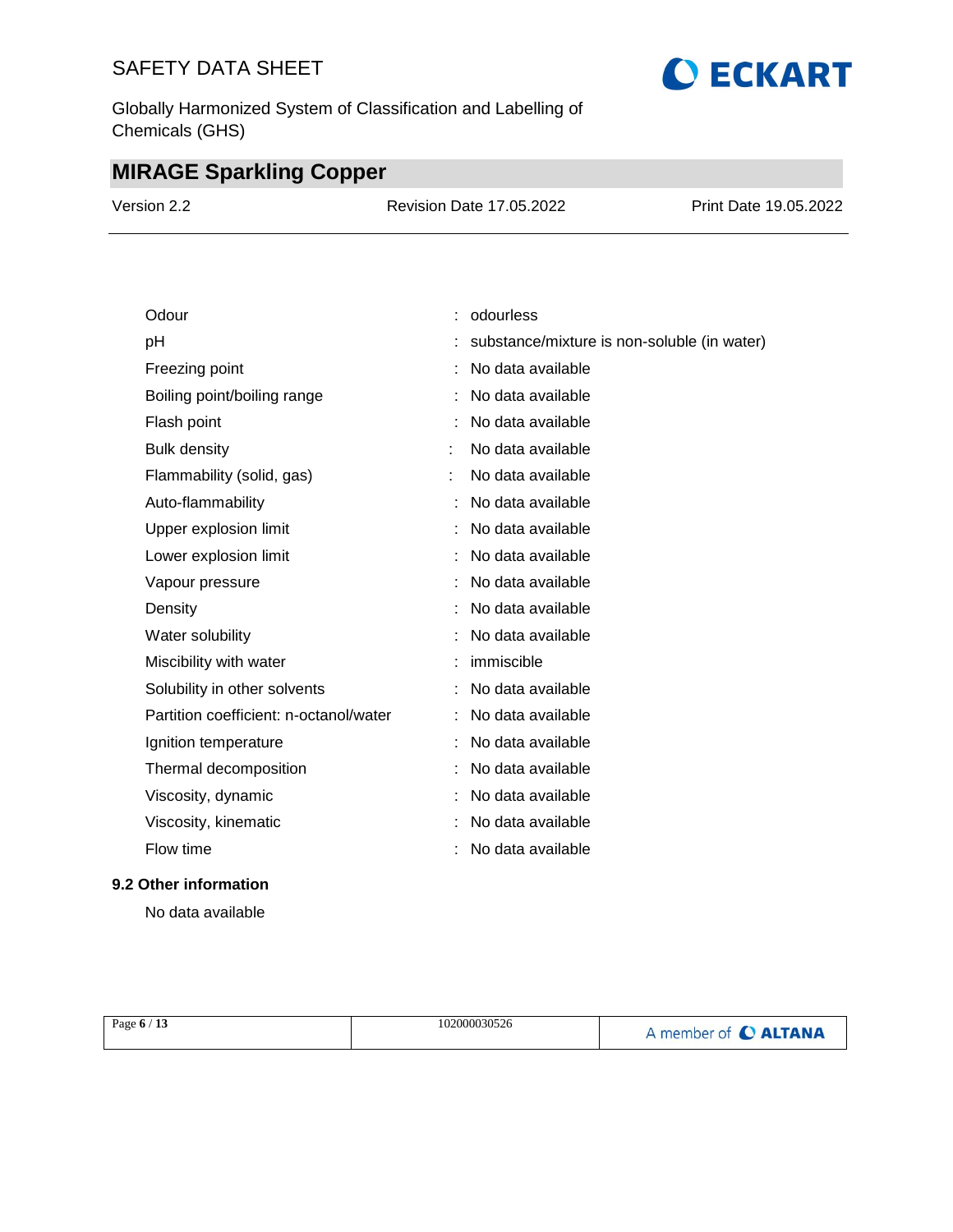Globally Harmonized System of Classification and Labelling of Chemicals (GHS)

# **O ECKART**

### **MIRAGE Sparkling Copper**

Version 2.2 Revision Date 17.05.2022 Print Date 19.05.2022

#### **SECTION 10: Stability and reactivity**

#### **10.1 Reactivity**

No decomposition if stored and applied as directed.

#### **10.2 Chemical stability**

No decomposition if stored and applied as directed.

#### **10.3 Possibility of hazardous reactions**

Hazardous reactions : Stable under recommended storage conditions.

#### **10.4 Conditions to avoid**

| Conditions to avoid | No data available |
|---------------------|-------------------|
|---------------------|-------------------|

#### **10.5 Incompatible materials**

Materials to avoid : No data available

#### **10.6 Hazardous decomposition products**

| Hazardous decomposition | : No data available |
|-------------------------|---------------------|
| products                |                     |

Other information : No data available

#### **SECTION 11: Toxicological information**

#### **11.1 Information on toxicological effects**

#### **Acute toxicity**

No data available

#### **Skin corrosion/irritation**

| Page $7/13$ | 102000030526 | A member of C ALTANA |
|-------------|--------------|----------------------|
|             |              |                      |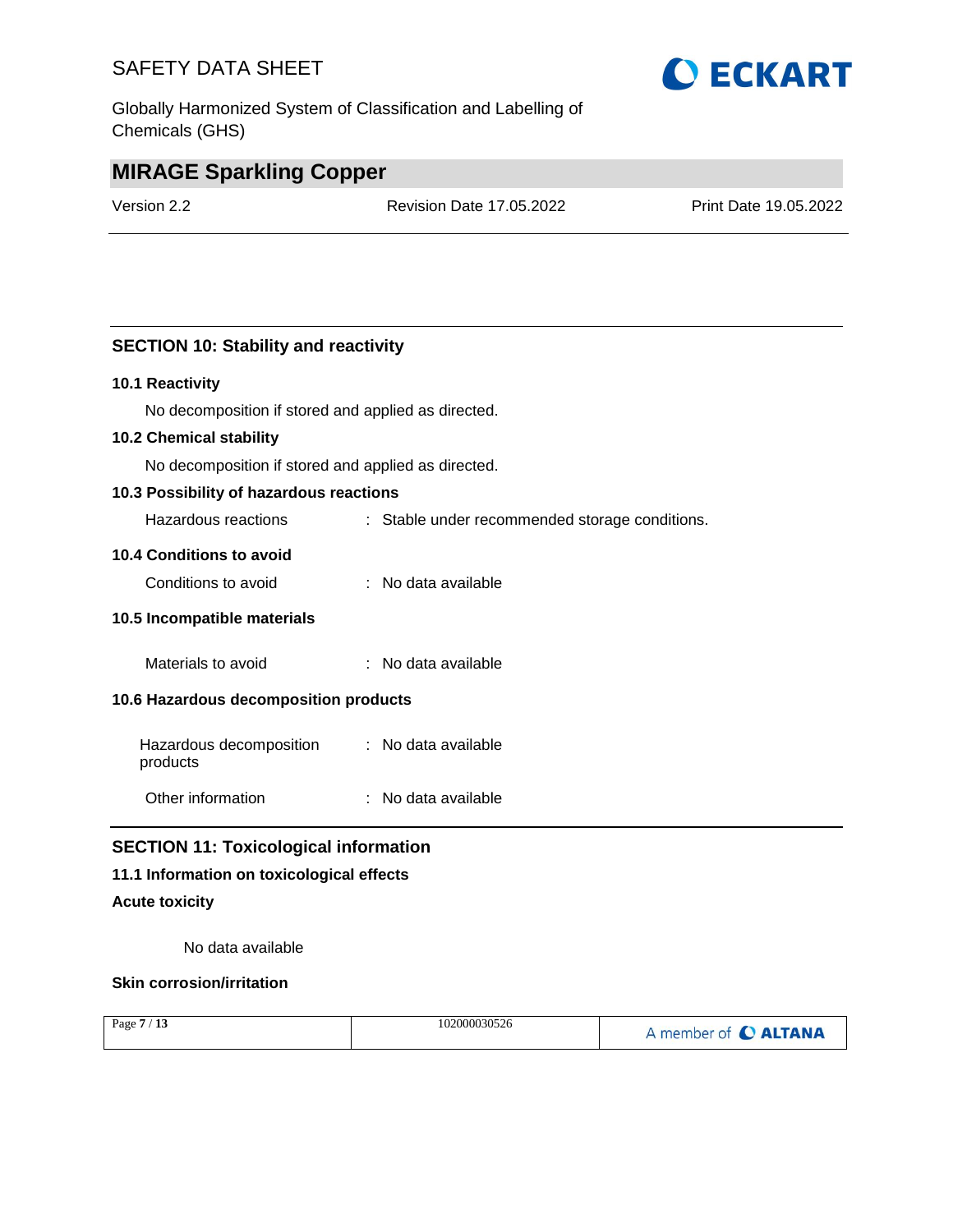Globally Harmonized System of Classification and Labelling of Chemicals (GHS)

### **MIRAGE Sparkling Copper**

Version 2.2 Revision Date 17.05.2022 Print Date 19.05.2022

No data available

#### **Serious eye damage/eye irritation**

No data available

#### **Respiratory or skin sensitisation**

No data available

#### **Carcinogenicity**

No data available

#### **Toxicity to reproduction/fertility**

No data available

#### **Reprod.Tox./Development/Teratogenicity**

No data available

#### **STOT - single exposure**

No data available

#### **STOT - repeated exposure**

No data available

#### **Aspiration toxicity**

No data available

#### **Further information**

#### **Product**

| Page $8/13$ | 102000030526 | A member of C ALTANA |
|-------------|--------------|----------------------|
|             |              |                      |

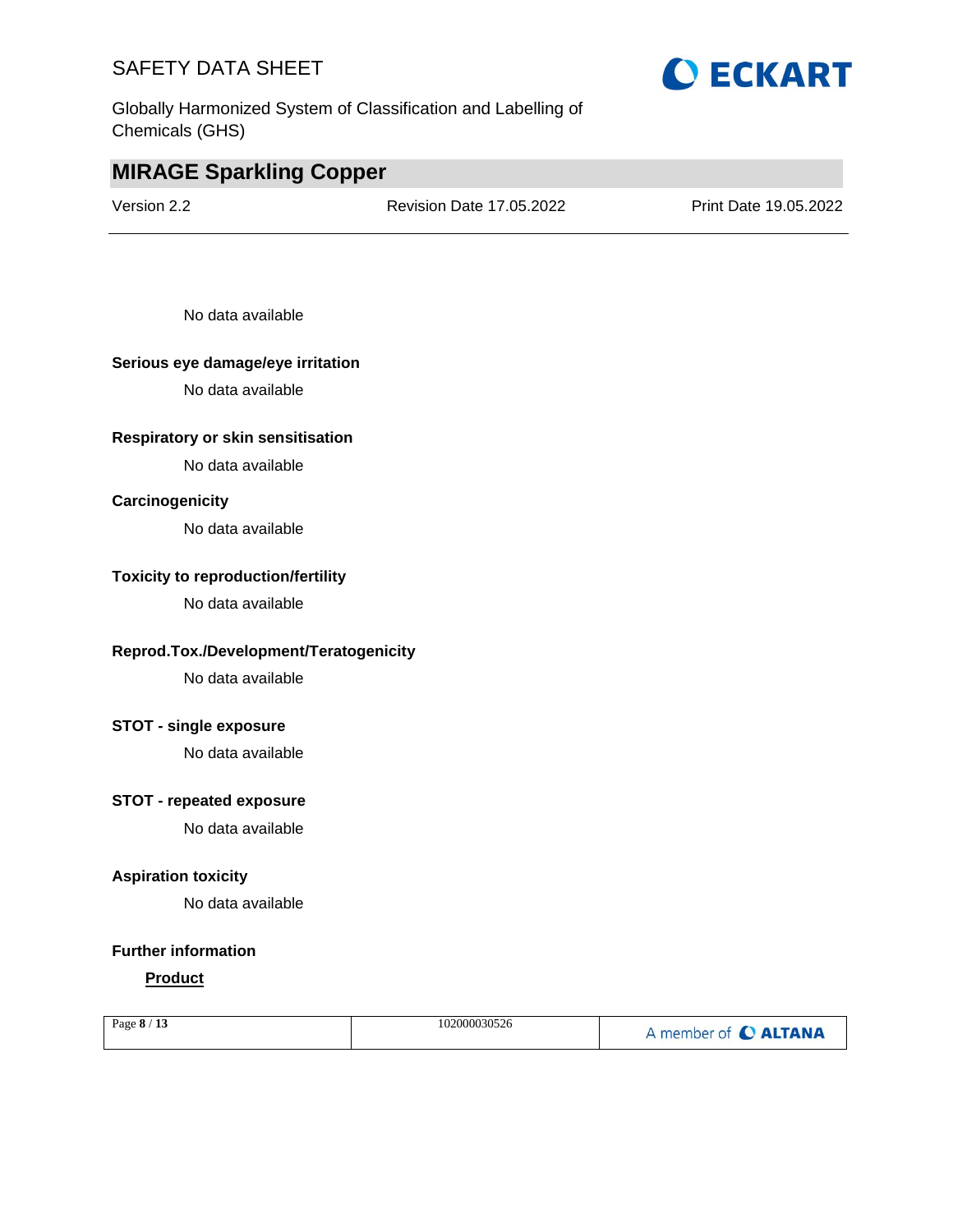Globally Harmonized System of Classification and Labelling of Chemicals (GHS)



Version 2.2 Revision Date 17.05.2022 Print Date 19.05.2022

**O ECKART** 

No data available

#### **SECTION 12: Ecological information**

#### **12.1 Toxicity**

No data available

#### **12.2 Persistence and degradability**

No data available

#### **12.3 Bioaccumulative potential**

No data available

#### **12.4 Mobility in soil**

No data available

#### **12.5 Results of PBT and vPvB assessment**

No data available

#### **12.6 Other adverse effects**

#### **Product:**

Additional ecological information : No data available

| Page $9/13$ | 102000030526 | A member of C ALTANA |
|-------------|--------------|----------------------|
|             |              |                      |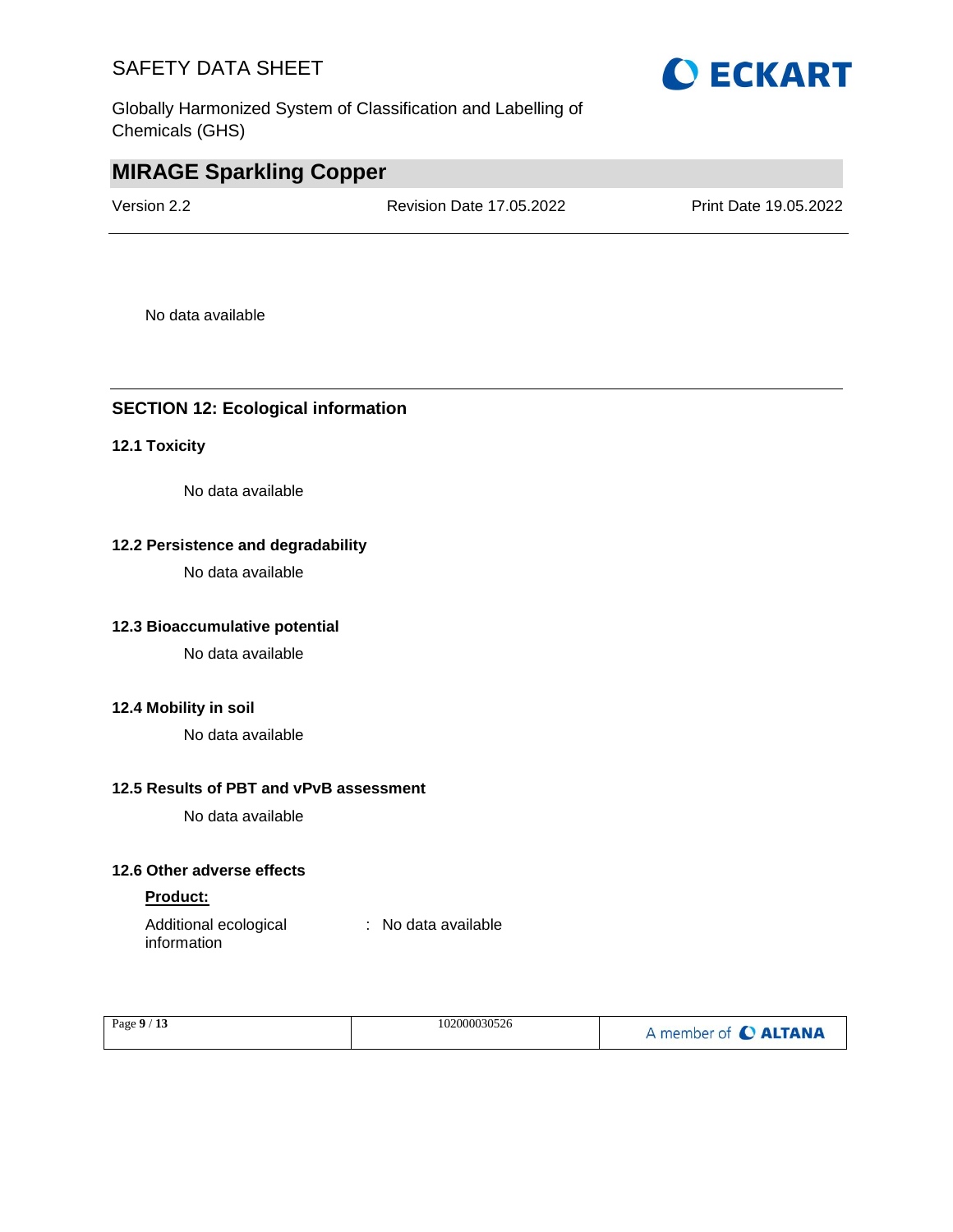Globally Harmonized System of Classification and Labelling of Chemicals (GHS)



### **MIRAGE Sparkling Copper**

Version 2.2 Revision Date 17.05.2022 Print Date 19.05.2022

#### **SECTION 13: Disposal considerations**

#### **13.1 Waste treatment methods**

| Product                | : In accordance with local and national regulations.                                                                                                      |
|------------------------|-----------------------------------------------------------------------------------------------------------------------------------------------------------|
| Contaminated packaging | : Empty containers should be taken to an approved waste<br>handling site for recycling or disposal.<br>In accordance with local and national regulations. |

#### **SECTION 14: Transport information**

#### **14.1 UN number**

**ADR** Not dangerous goods

**TDG**

Not dangerous goods

#### **CFR**

Not dangerous goods

#### **IMDG**

Not dangerous goods

#### **IATA**

Not dangerous goods

#### **14.2 Proper shipping name**

#### **ADR**

Not dangerous goods

### **TDG**

Not dangerous goods

| Page 10 / 13 | 102000030526 | A member of C ALTANA |
|--------------|--------------|----------------------|
|              |              |                      |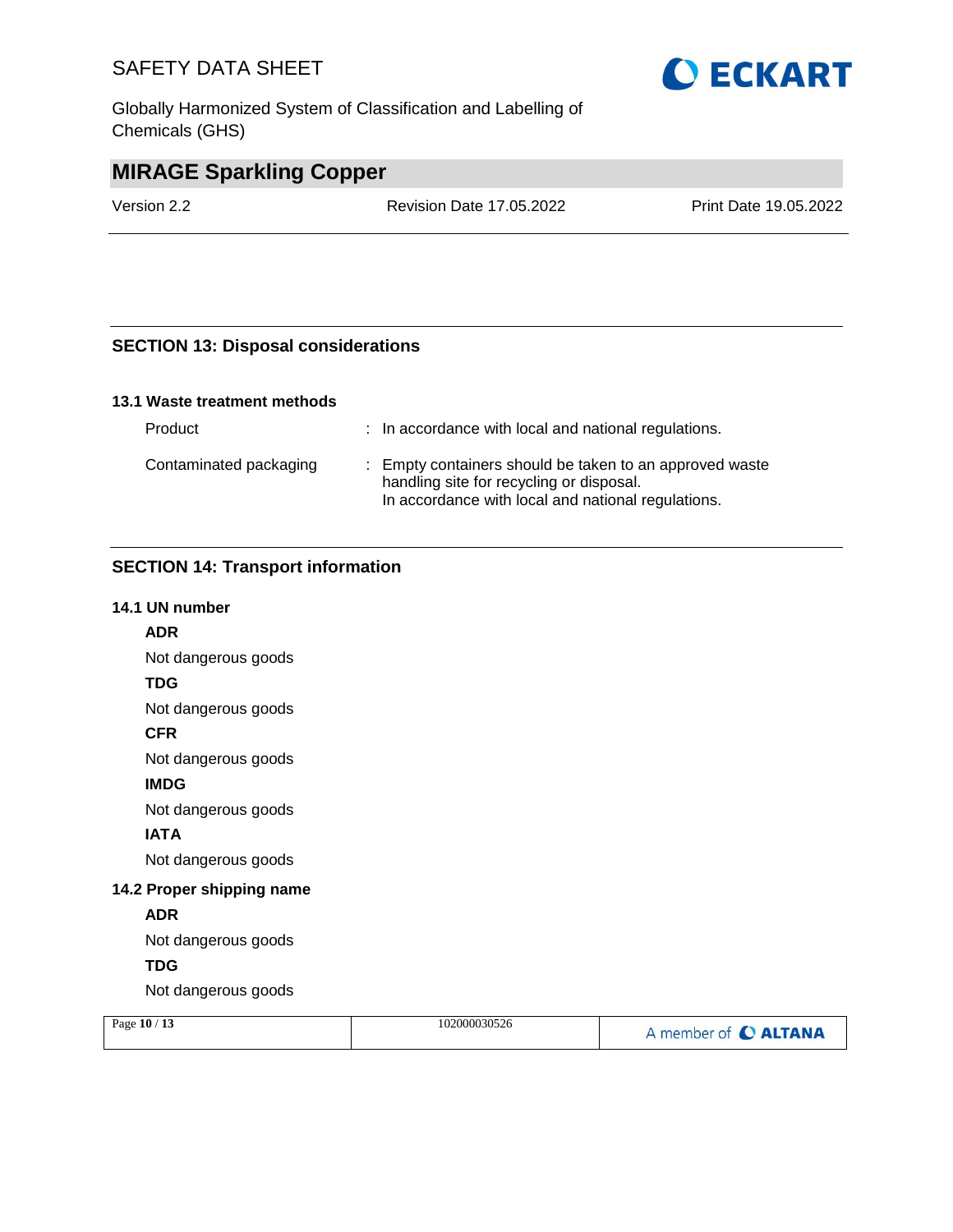

Globally Harmonized System of Classification and Labelling of Chemicals (GHS)

### **MIRAGE Sparkling Copper**

Version 2.2 Revision Date 17.05.2022 Print Date 19.05.2022

#### **CFR**

Not dangerous goods **IMDG**

Not dangerous goods

**IATA**

Not dangerous goods

#### **14.3 Transport hazard class**

#### **ADR**

Not dangerous goods

#### **TDG**

Not dangerous goods

#### **CFR**

Not dangerous goods

#### **IMDG**

Not dangerous goods

#### **IATA**

Not dangerous goods

#### **14.4 Packing group**

#### **ADR**

Not dangerous goods

#### **TDG**

Not dangerous goods

#### **CFR**

Not dangerous goods

#### **IMDG**

Not dangerous goods

| Page 11 / 13 | 102000030526 | A member of C ALTANA |
|--------------|--------------|----------------------|
|              |              |                      |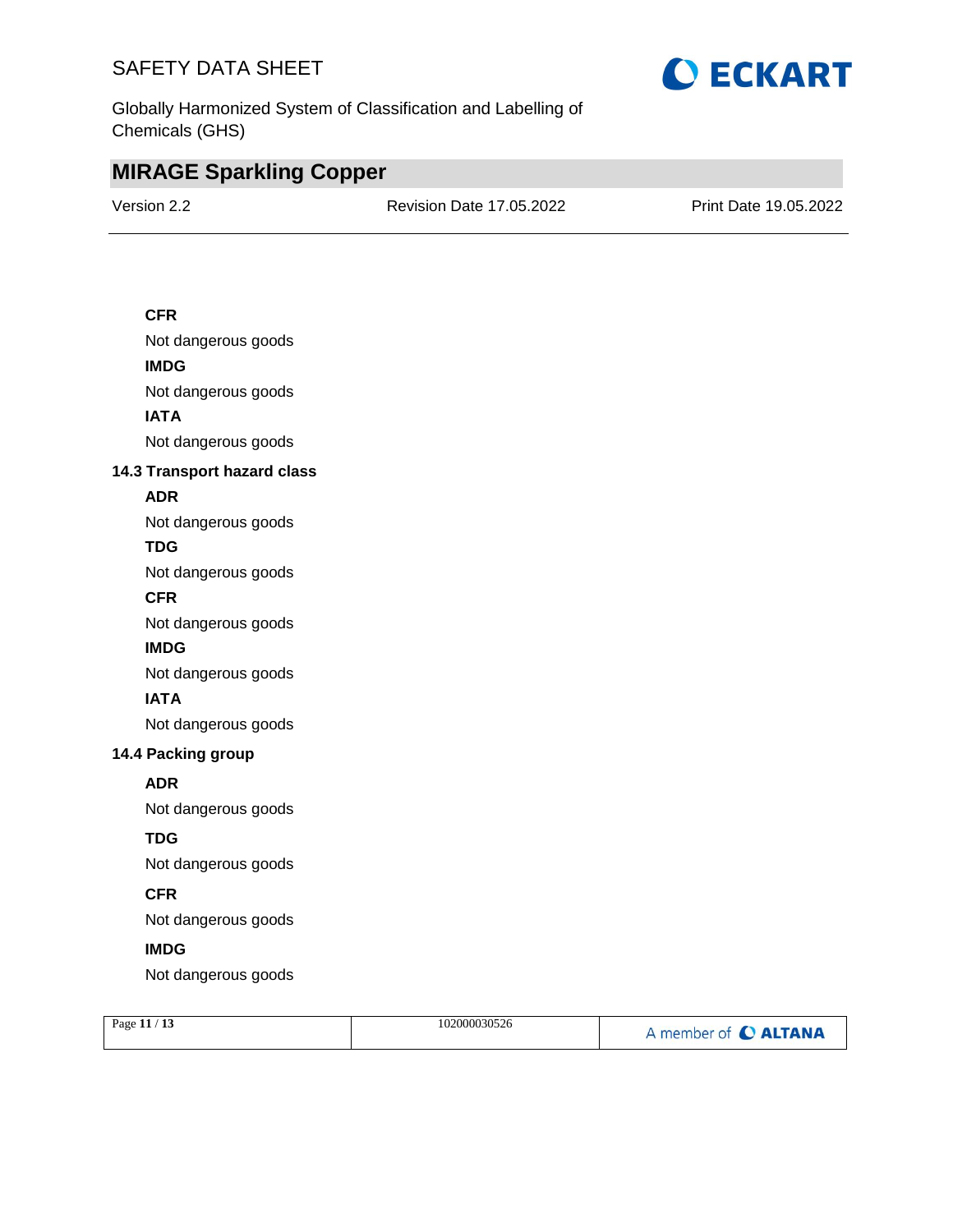Globally Harmonized System of Classification and Labelling of Chemicals (GHS)

# **MIRAGE Sparkling Copper**

Version 2.2 Revision Date 17.05.2022 Print Date 19.05.2022

#### **IATA**

Not dangerous goods

#### **14.5 Environmental hazards**

#### **14.6 Special precautions for user**

Not classified as dangerous in the meaning of transport regulations.

#### **14.7 Transport in bulk according to Annex II of MARPOL 73/78 and the IBC Code**

No data available

#### **SECTION 15: Regulatory information**

**15.1 Safety, health and environmental regulations/legislation specific for the substance or mixture** REACH - Candidate List of Substances of Very High Concern for Authorisation (Article 59). : Not applicable Regulation (EC) No 1005/2009 on substances that deplete the ozone layer : Not applicable Regulation (EU) 2019/1021 on persistent organic pollutants (recast) : Not applicable REACH - Restrictions on the manufacture, placing on the market and use of certain dangerous substances, preparations and articles (Annex XVII) : Not applicable

#### **15.2 Chemical safety assessment**

|  | Page 12 / 13 | 102000030526 | A member of C ALTANA |
|--|--------------|--------------|----------------------|
|--|--------------|--------------|----------------------|